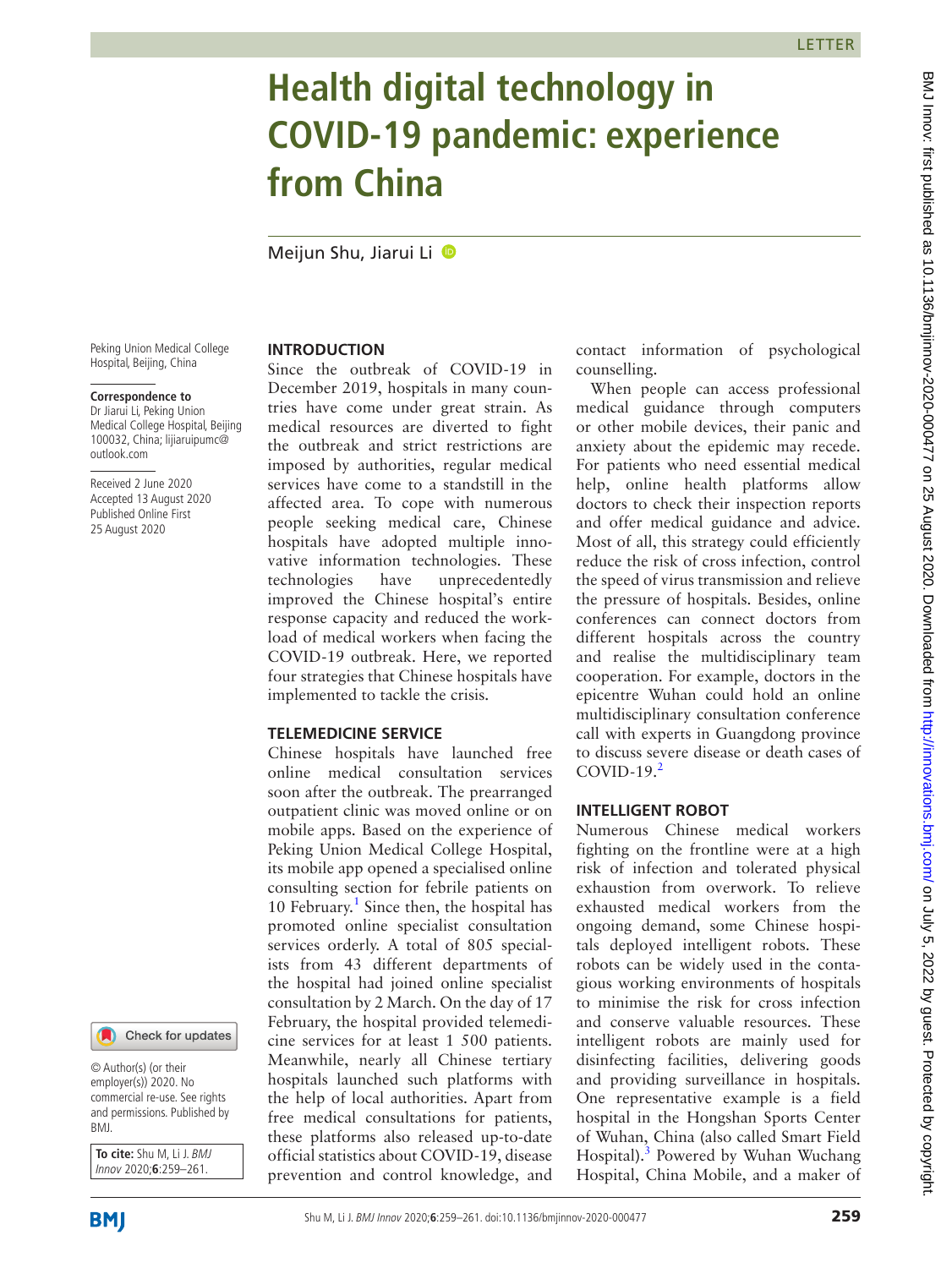cloud robotics systems named 'CloudMinds', this field hospital was staffed by richly functional robots: navigation robots specified for orienting patients; inspection robots designed for monitoring patient vital signs including temperature, heart rate and blood oxygen levels; transportation robots responsible for delivering food, medicine and other supplies to patients; disinfection robots used for disinfecting spaces and cleaning the floors and even humanoid robots specifically tailored to provide patients some kind of interaction and entertainment. The facility could serve up to 20000 patients with all its medical services carried out by robots and other Internet of Things devices. Moreover, the COVID-19 pandemic is currently prompting companies worldwide to develop new robots that can meet hospital actual demand while the global spread of coronavirus seems unstoppable.

### **CONTACT-FREE STRATEGY**

In fact, without person-to-person contact, the application of online medical services and remote-controlled delivery robots has embodied the contact-free principle to some extent. However, the practice for contact-free principle in hospitals does not end there. The innovative contact-free digital technology also exists in the fever detection, isolation wards care and drug refill process.

As patients walk through the hospital entrance, highperformance infrared thermal cameras will screen temperature of the large population in real time and quickly detect people with abnormal body tempera-ture.<sup>[4](#page-2-3)</sup> In the community, drones are applied to take people's temperature by the same principle. In addition, inspection robots, connected 5G thermometers and smart wearable devices can also be options for medical workers to measure temperature. Notably, the speed and accuracy of these methods are rather fast and high than human-conducted readings. Best of all, they allow the frontline medical staff to measure body temperature without close physical contact, thus greatly reducing the risk of infection.

In China, remote health-monitoring devices, mobile telecom devices and cloud video services are used to collect and transmit the information of patients in some isolation wards. For example, the vital signs of patients in the isolation ward are supervised by wireless healthmonitoring equipment. In addition, medical workers usually communicate with their patients by WeChat (the most popular social media software in China). When the simultaneous implementation of medical care is needed, medical workers can hold video conferences with their patients in different isolation wards.

Patients with chronic diseases have a stable demand for regular drug refills. When the outbreak escalated, many patients turned to online channels for face masks, over-the-counter drugs and prescription drugs for the first time instead of purchasing drugs from the hospital pharmacies and retail pharmacies. Many Chinese hospitals started to collaborate with

online retail pharmacies to provide convenience for patients. After patients upload the e-prescription and complete the payment, the online retail pharmacies can offer contact-free online-to-offline delivery.<sup>[5](#page-2-4)</sup> The volunteer places drugs on an agreed location and the corresponding app or platform later sends pickup notification to prevent any direct physical contact.

# **COMMUNITY OUTREACH AND SUPPORT**

Digital technology allows hospitals to get support from social collaborations. The real-time information network issued by Chinese tech companies like Baidu makes patients clear to designated hospitals qualified to treat fever and coronavirus.<sup>6</sup> This network integrates information including the distance from the nearest hospital, traffic conditions, real-time hospital treatment capacity into an intelligent model, thus drastically reducing confusion and waiting time of the patients.

Chinese hospitals have cancelled the on-site registration and implemented a comprehensive appointment system since the outbreak. Hospitals also took various digital methods to minimise the infection risk of the outpatient department, such as controlling the number of patients during different time periods by networkbased reservation system and rapidly screening people with high-risk by  $QR \cdot codes$ .<sup>7</sup> The users of the health QR code system can fill out a standard electronic questionnaire with their identity details, address, symptom, travel history of the epidemic area and the history of close contact with confirmed patients and so on. Based on the big data, the system can comprehensively evaluate a person's recent exposure possibilities and risks and therefore hospitals do not need to complete the time-consuming investigation for patients with health QR code.

In the fight against the COVID-19 pandemic, medical workers worldwide are facing unprecedented challenges. Health digital technology has been widely used in China and could be rewarding experience for other countries.

**Contributors** Both authors conceived and designed this correspondence. MS drafted the manuscript. JL reviewed and revised the manuscript. Both authors approved the final manuscript.

**Funding** The authors have not declared a specific grant for this research from any funding agency in the public, commercial or not-for-profit sectors.

**Competing interests** None declared.

**Patient consent for publication** Not required.

**Provenance and peer review** Not commissioned; externally peer reviewed.

This article is made freely available for use in accordance with BMJ's website terms and conditions for the duration of the covid-19 pandemic or until otherwise determined by BMJ. You may use, download and print the article for any lawful, noncommercial purpose (including text and data mining) provided that all copyright notices and trade marks are retained.

#### **ORCID iD**

Jiarui Li <http://orcid.org/0000-0002-9340-3962>